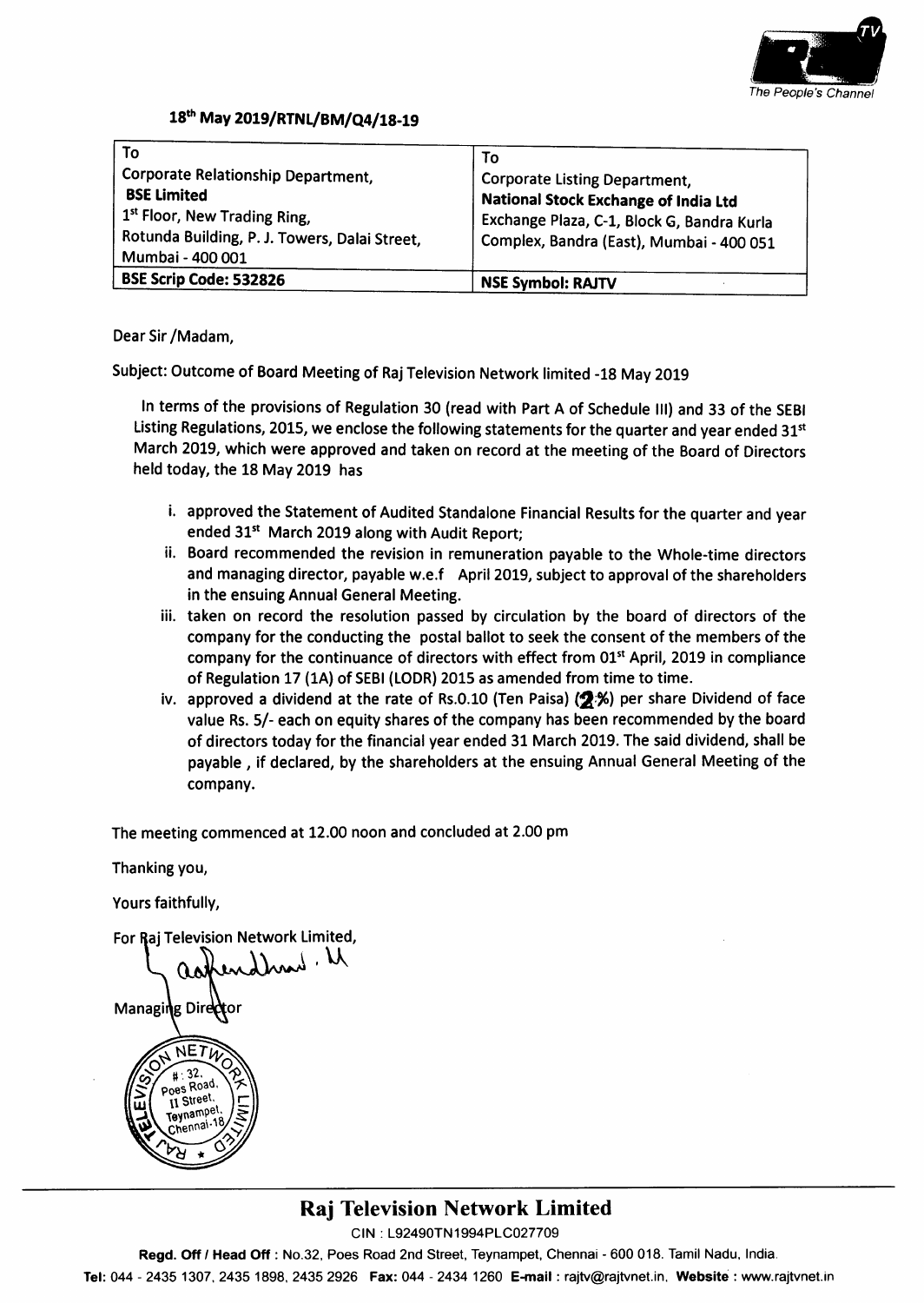

| RAJ TELEVISION NETWORK LIMITED                                                                      |                                                                             |                            |                                    |                               |                                                         |                                                         |  |  |  |  |
|-----------------------------------------------------------------------------------------------------|-----------------------------------------------------------------------------|----------------------------|------------------------------------|-------------------------------|---------------------------------------------------------|---------------------------------------------------------|--|--|--|--|
| No. 32, Poes Road, II Street, Teynampet, Chennai - 600 018                                          |                                                                             |                            |                                    |                               |                                                         |                                                         |  |  |  |  |
| STATEMENT OF PROFIT AND LOSS FOR THE QUARTER AND YEAR ENDED 31.03.2019 (rupees in lakhs except EPS) |                                                                             |                            |                                    |                               |                                                         |                                                         |  |  |  |  |
|                                                                                                     |                                                                             |                            | <b>Ouarter Ended</b>               |                               |                                                         | <b>Year Ended</b>                                       |  |  |  |  |
| <b>Particulars</b>                                                                                  |                                                                             | March 31,2019<br>(Audited) | December<br>31,2018<br>(Unaudited) | March<br>31,2018<br>(Audited) | For the Year<br><b>Ended</b><br>31.03.2019<br>(Audited) | For the Year<br><b>Ended</b><br>31.03.2018<br>(Audited) |  |  |  |  |
| I.                                                                                                  | Revenue from operations                                                     | 2,280.19                   | 1,607.12                           | 1,927.90                      | 6,220.00                                                | 6,157.48                                                |  |  |  |  |
| Π.                                                                                                  | Other income                                                                | 10.99                      | 101.09                             | 9.58                          | 133.84                                                  | 182.76                                                  |  |  |  |  |
| III.                                                                                                | Total Revenue (I + II)                                                      | 2,291.17                   | 1,708.21                           | 1,937.48                      | 6,353.84                                                | 6,340.25                                                |  |  |  |  |
| IV.                                                                                                 | <b>Expenses:</b>                                                            |                            |                                    |                               |                                                         |                                                         |  |  |  |  |
|                                                                                                     | <b>Cost of Revenue</b>                                                      | 370.10                     | 382.76                             | 470.94                        | 1,833.63                                                | 1,642.89                                                |  |  |  |  |
|                                                                                                     | Employee benefits expense                                                   | 607.40                     | 492.37                             | 569.17                        | 2,111.28                                                | 2,278.95                                                |  |  |  |  |
|                                                                                                     | Finance costs                                                               | 119.37                     | 116.19                             | 141.60                        | 500.31                                                  | 543.12                                                  |  |  |  |  |
|                                                                                                     | Depreciation and amortization expenses                                      | 159.73                     | 134.98                             | 91.67                         | 627.12                                                  | 669.42                                                  |  |  |  |  |
|                                                                                                     | Other expenses                                                              | 257.66                     | 196.73                             | 503.58                        | 921.22                                                  | 1,201.85                                                |  |  |  |  |
|                                                                                                     | <b>Total expenses</b>                                                       | 1,514.26                   | 1,323.03                           | 1,776.97                      | 5,993.56                                                | 6,336.24                                                |  |  |  |  |
| V.                                                                                                  | Profit / (Loss) from ordinary activities before<br><b>Exceptional</b> items | 776.91                     | 385.18                             | 160.51                        | 360.28                                                  | 4.01                                                    |  |  |  |  |
| VI.                                                                                                 | <b>Exceptional Items</b>                                                    |                            |                                    |                               |                                                         | $\overline{\phantom{0}}$                                |  |  |  |  |
| VII.                                                                                                | Profit / (Loss) from ordinary activities before<br>tax                      | 776.91                     | 385.18                             | 160.51                        | 360.28                                                  | 4.01                                                    |  |  |  |  |
| VIII                                                                                                | Tax expense:                                                                |                            |                                    |                               |                                                         |                                                         |  |  |  |  |
|                                                                                                     | (1) Current tax                                                             | 26.23                      |                                    |                               | 26.23                                                   |                                                         |  |  |  |  |
|                                                                                                     | (2) MAT Credit                                                              |                            |                                    |                               |                                                         |                                                         |  |  |  |  |
|                                                                                                     | (3) Deferred tax                                                            | (63.98)                    | (4.58)                             | (7.95)                        | (205.45)                                                | 141.26                                                  |  |  |  |  |
|                                                                                                     |                                                                             |                            |                                    |                               |                                                         |                                                         |  |  |  |  |
| IX                                                                                                  | Net Profit / (Loss) for the period                                          | 814.66                     | 389.76                             | 168.46                        | 539.50                                                  | (137.25)                                                |  |  |  |  |
| $\mathbf{x}$                                                                                        | Other Comprehensive Income (Net of Taxes)                                   |                            |                                    |                               |                                                         |                                                         |  |  |  |  |
| XI                                                                                                  | <b>Total Comprehensive Income</b>                                           | 814.66                     | 389.76                             | 168.46                        | 539.50                                                  | (137.25)                                                |  |  |  |  |
| <b>XVI</b>                                                                                          | Earnings per equity share:                                                  |                            |                                    |                               |                                                         |                                                         |  |  |  |  |
|                                                                                                     | (1) Basic                                                                   | 1.57                       | 0.75                               | 0.32                          | 1.04                                                    | (0.26)                                                  |  |  |  |  |
|                                                                                                     | (2) Diluted                                                                 | 1.57                       | 0.75                               | 0.32                          | 1.04                                                    | (0.26)                                                  |  |  |  |  |

For RALTELEVISION NETWORK LIMITED udhn). മ **Managing Director** 



## Raj Television Network Limited

CIN: L92490TN1994PLC027709

Regd. Off / Head Off : No.32, Poes Road 2nd Street, Teynampet, Chennai - 600 018. Tamil Nadu, India.

Tel: 044 - 2435 1307, 2435 1898, 2435 2926 Fax: 044 - 2434 1260 E-mail : rajtv@rajtvnet.in, Website : www.rajtvnet.in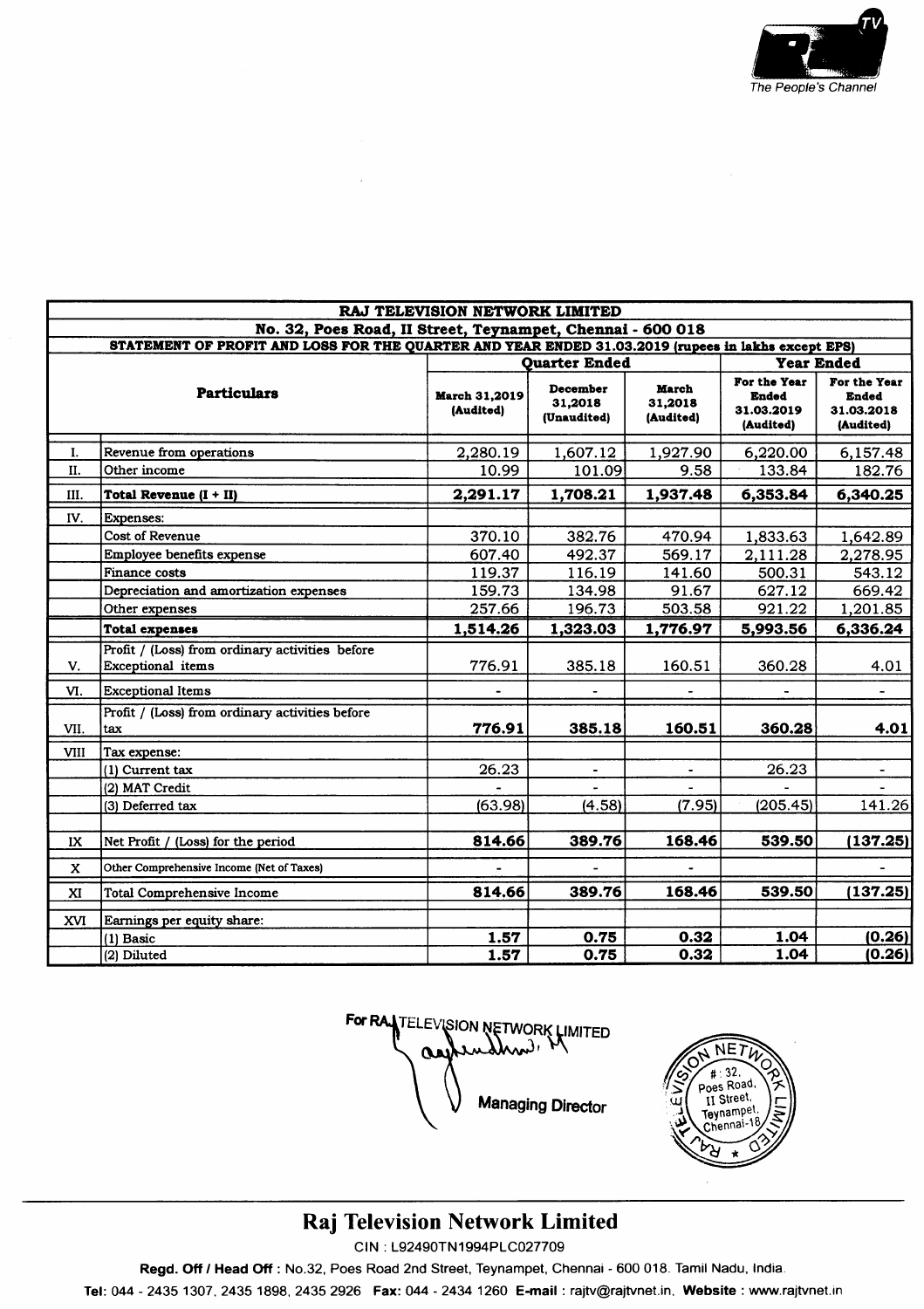

 $NETU$ 

 $+ 32.$ Poes Road.

Teynampet

C

ш

| <b>Note 1: Statement of Assets &amp; Liabilities</b>                                 |                                 |                                 |  |  |  |  |  |
|--------------------------------------------------------------------------------------|---------------------------------|---------------------------------|--|--|--|--|--|
| PARTICULARS                                                                          | As at 31st<br><b>March 2019</b> | As at 31st<br><b>March 2018</b> |  |  |  |  |  |
|                                                                                      | Rs.                             | Rs.                             |  |  |  |  |  |
|                                                                                      | <b>Audited</b>                  |                                 |  |  |  |  |  |
| <b>I-ASSETS</b>                                                                      |                                 |                                 |  |  |  |  |  |
| <b>A . NON - CURRENT ASSETS</b>                                                      |                                 |                                 |  |  |  |  |  |
|                                                                                      |                                 |                                 |  |  |  |  |  |
| (a) Property, Plant and Equipment                                                    | 9,640.88                        | 9,664.25                        |  |  |  |  |  |
| (b) Capital work-in-progress                                                         |                                 |                                 |  |  |  |  |  |
| (c) Goodwill                                                                         |                                 |                                 |  |  |  |  |  |
| (d) Other Intangible assets                                                          | 1,348.87                        | 1,258.25                        |  |  |  |  |  |
| (e) Intangible assets under evelopment                                               |                                 |                                 |  |  |  |  |  |
| (f) Financial Assets                                                                 |                                 |                                 |  |  |  |  |  |
| (i) Investments                                                                      |                                 |                                 |  |  |  |  |  |
| (ii) Trade receivables                                                               |                                 |                                 |  |  |  |  |  |
| (iii) Loans                                                                          |                                 |                                 |  |  |  |  |  |
| (iv) Others - Advances                                                               | 2,156.39                        | 2,230.22                        |  |  |  |  |  |
| (g) Deferred tax assets (net)                                                        | 226.02                          | 20.57                           |  |  |  |  |  |
| (h) Other non-current assets                                                         |                                 |                                 |  |  |  |  |  |
| <b>B. CURRENT ASSETS</b>                                                             |                                 |                                 |  |  |  |  |  |
| (a) Inventories                                                                      | 52.14                           | 507.16                          |  |  |  |  |  |
| (b) Financial Assets                                                                 |                                 |                                 |  |  |  |  |  |
| (i) Investments                                                                      |                                 |                                 |  |  |  |  |  |
| (ii) Trade receivables                                                               | 5,273.69                        | 4,885.89                        |  |  |  |  |  |
| (iii) Cash and cash equivalents                                                      | 229.01                          | 191.48                          |  |  |  |  |  |
| (iv) Bank balances other than (iii) above                                            |                                 |                                 |  |  |  |  |  |
| (v) Loans                                                                            |                                 |                                 |  |  |  |  |  |
| (vi) Others (to be specified)                                                        |                                 |                                 |  |  |  |  |  |
| (c) Current Tax Assets (Net)                                                         |                                 |                                 |  |  |  |  |  |
| (d) Other current assets                                                             | 149.81                          | 149.41                          |  |  |  |  |  |
| <b>TOTAL ASSETS</b>                                                                  | 19,076.80                       | 18,907.23                       |  |  |  |  |  |
| <b>II - EQUITY AND LIABILITIES</b>                                                   |                                 |                                 |  |  |  |  |  |
| A. EQUITY                                                                            |                                 |                                 |  |  |  |  |  |
| (a) Equity Share capital                                                             | 2,595.67                        | 2,595.67                        |  |  |  |  |  |
| (b) Other Equity                                                                     | 11,605.00                       | 11,065.25                       |  |  |  |  |  |
| <b>B. LIABILITIES</b>                                                                |                                 |                                 |  |  |  |  |  |
| 1. NON-CURRENT LIABILITIES                                                           |                                 |                                 |  |  |  |  |  |
| (a) Financial Liabilities                                                            |                                 |                                 |  |  |  |  |  |
| (i) Borrowings                                                                       | 1,742.91                        | 2,423.48                        |  |  |  |  |  |
| (ii) Trade payables                                                                  |                                 |                                 |  |  |  |  |  |
| (iii) Other financial liabilities (other than those                                  |                                 |                                 |  |  |  |  |  |
| specified in item (b), to be specified)                                              |                                 |                                 |  |  |  |  |  |
| (b) Provisions                                                                       |                                 |                                 |  |  |  |  |  |
| (c) Deferred tax liabilities (Net)                                                   |                                 |                                 |  |  |  |  |  |
| (d) Other non-current liabilities                                                    | 249.79                          | 259.16                          |  |  |  |  |  |
| 2. CURRENT LIABILITIES                                                               |                                 |                                 |  |  |  |  |  |
| (a) Financial Liabilities                                                            |                                 |                                 |  |  |  |  |  |
| (i) Borrowings                                                                       | 1,034.34                        | 1,215.57                        |  |  |  |  |  |
| (ii) Trade payables<br>(iii) Other financial liabilities (other than those specified | 147.33                          | 296.68                          |  |  |  |  |  |
| in item (c)                                                                          |                                 |                                 |  |  |  |  |  |
| (b) Other current liabilities                                                        | 825.33                          | 612.11                          |  |  |  |  |  |
| (c) Provisions                                                                       | 876.42                          | 439.31                          |  |  |  |  |  |
| (d) Current Tax Liabilities (Net)                                                    |                                 |                                 |  |  |  |  |  |
| TOTAL EQUITY AND LIABILITIES                                                         | 19,076.80                       | 18,907.23                       |  |  |  |  |  |



CIN: L92490TN1994PLC027709

Regd. Off / Head Off : No.32, Poes Road 2nd Street, Teynampet, Chennai - 600 018. Tamil Nadu, India. ሥଧ

Tel: 044 - 2435 1307, 2435 1898, 2435 2926 Fax: 044 - 2434 1260 E-mail : rajtv@rajtvnet.in, Website : www.rajtvnet.in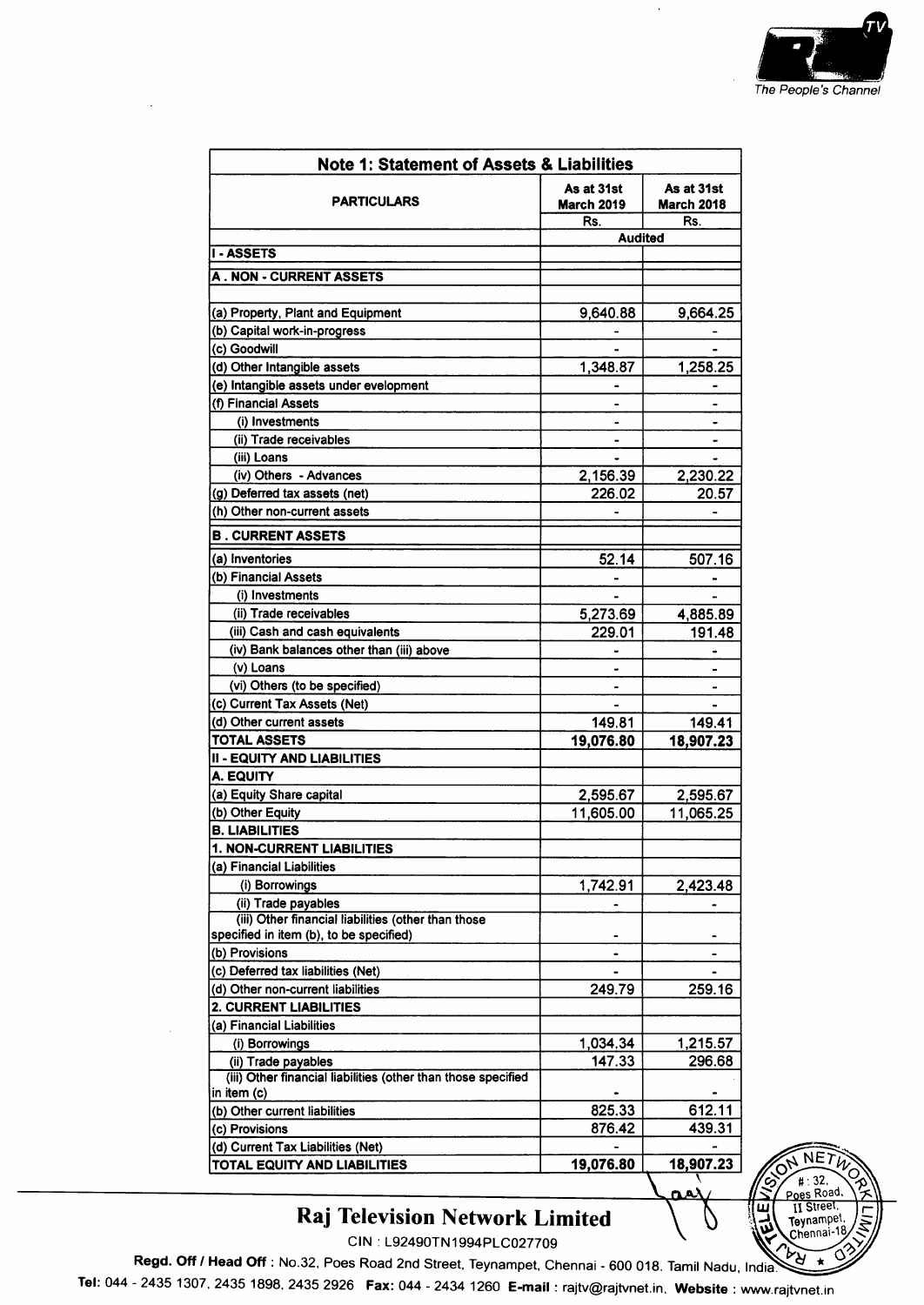

#### Notes forming part of Statement of Profit and Loss for the Quarter & Period ended 31.03.2019

- 2. The above unaudited financial results for the quarter and year ended 3lst March,20l9 have been reviewed by the Audit Committee and approved by the Board of Directors at their meeting held on  $18<sup>th</sup>$  May, 2019.
- 3. The Company's operations predominantly relate to a single segment'Media and Entertainment'.
- 4. The results for the quarter and year ended  $31<sup>st</sup>$  March, 2019 are in compliance with Indian Accounting Standards ("Ind-AS") notified by the Ministry of Corporate Affairs (MCA) notification dated February 16, 2015, announcing the Companies (Indian Accounting Standards) Rules, 2015. Such results have been prepared under the recogrition and measurement principles of Ind-AS, applying a transition date of April 01,2016.
- 5. Comparative period figures have been regrouped / reclassified wherever necessary to conform to current periods' classification.

Fot and on behalf of the Board of Directors

M.Raajhendhran Managing Director

Chennei/l8.05.2019



# Raj Television Network Limited

CIN : L92490TN1994PLC027709

Regd. Off / Head Off: No.32, Poes Road 2nd Street, Teynampet, Chennai - 600 018. Tamil Nadu, India. Tel: 044 - 2435 1307, 2435 1898, 2435 2926 Fax: 044 - 2434 1260 E-mail: rajtv@rajtvnet.in, Website: www.rajtvnet.in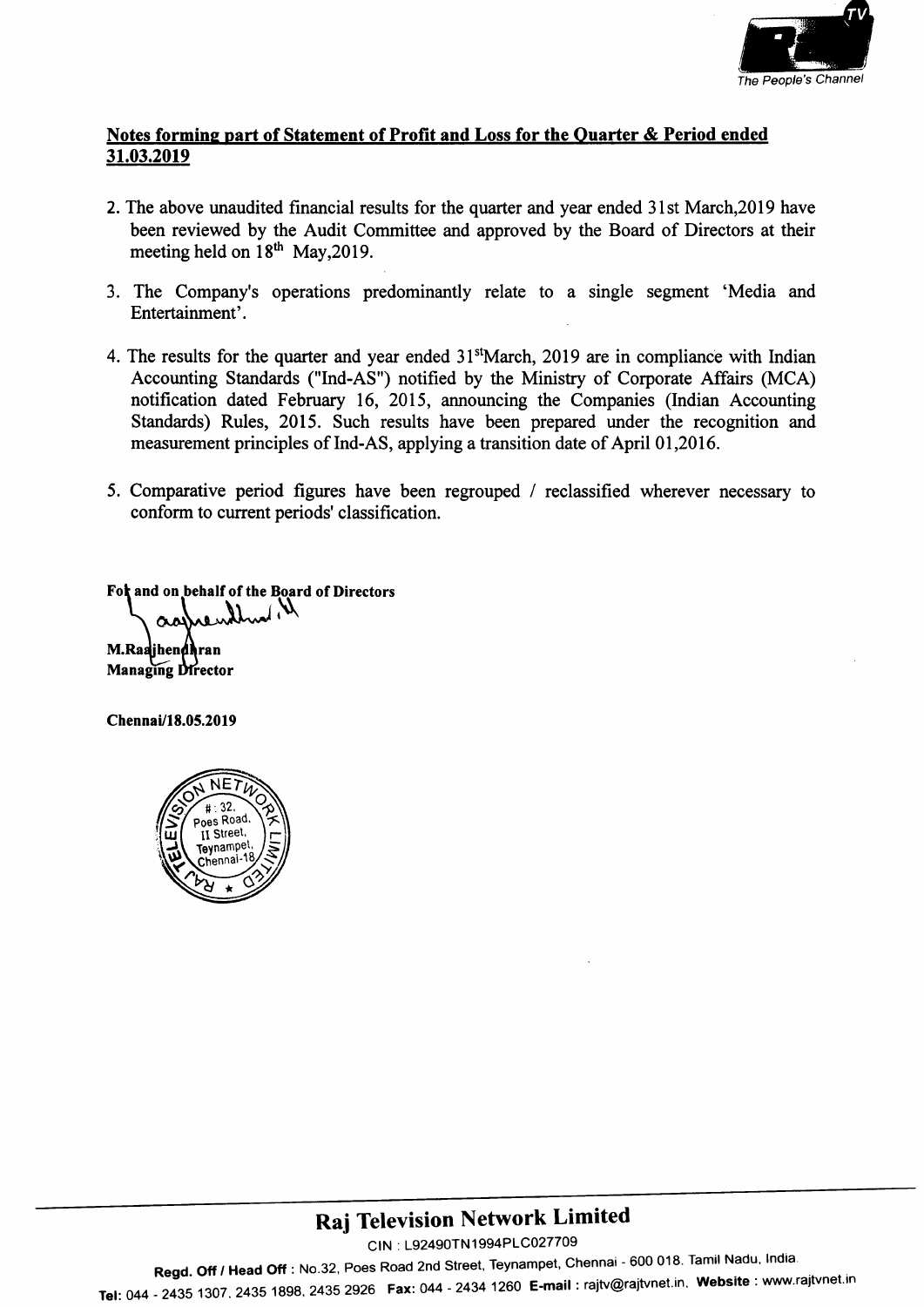# N NARESH & CO Chartered Accountants



Auditor's Report on Quarterly Financial Results and Year to Date Results of the Company Pursuant to the Regulation 33 of the SEBI (Listing Obligations and Disclosure Requirements) Regulations, 2015, as amended.

To Board of Directors of Raj Television Network Limited,

- 1. we have audited the accompanying statement of quarterly standalone lnd AS financial results of Raj Television Network Limited ('the Company') for the quarter ended March 31, 2019 and for the year ended March 31, 2019 ('the Statement'), attached herewith, being submitted by the Company pursuant to the requirement of Regulation 33 of the SEBI (Listing Obligations and Disclosure Requirements) Regulations, 2015, as amended ('the Regulation'), read with SEBI Circular No. CIR/CFD/FAC/62|2OLG dated July 5, 2016 ('the Circular'). The standalone lnd AS financial results for the quarter ended March 31, 2019 and year ended March 31, 2019 have been prepared on the basis of the standalone lnd AS financial results for the nine-month period ended December 31, 2018, the audited annual standalone lnd AS financial statements as at and for the year ended March 31, 2019, and the relevant requirements of the Regulation and the Circular, which are the responsibility of the Company's management and have been approved by the Board of Directors of the Company. Our responsibility is to express an opinion on these standalone financial results based on our review of the standalone lnd AS financial results for the nine-month period ended December 31, 2018 which was prepared in accordance with the recognition and measurement principles laid down in lndian Accounting Standard (lnd AS) 34 lnterim Financial Reporting, specified under Section 133 of the Companies Act 2013 read with relevant rules issued thereunder and other accounting principles generally accepted in lndia; our audit of the annual standalone lnd AS financial statements as at and for the year ended March 31, 2019; and the relevant requirements of the Regulation and the Circular.
- 2. We conducted our audit in accordance with the auditing standards generally accepted in lndia. Those standards require that we plan and perform the audit to obtain reasonable assurance about whether the financial results are free of material misstatement. An audit includes examining, on a test basis, evidence supporting the amounts disclosed as financial results. An audit also includes assessing the accounting principles used and significant estimates made by management. We believe that our audi reasonable basis for our opinion.



Head Office : 27-C, Mariamman Koil Street, (Off Kamarajar Street), Villupuram - 605 602. Chennai : No. 309, 34th Street, 7th Sector, K.K. Nagar, Chennai - 600 078. Coimbatore : 16/128-1, Annai Indira Nagar, Maruthamalai, Coimbatore - 641046 Bangaluru : 23, Amarjyothi Layout, G1 Guru Nivasa Apartment, Sanjay Nagar, Bangaluru - 560 094. E-mail: ramkumarcas@gmail.com